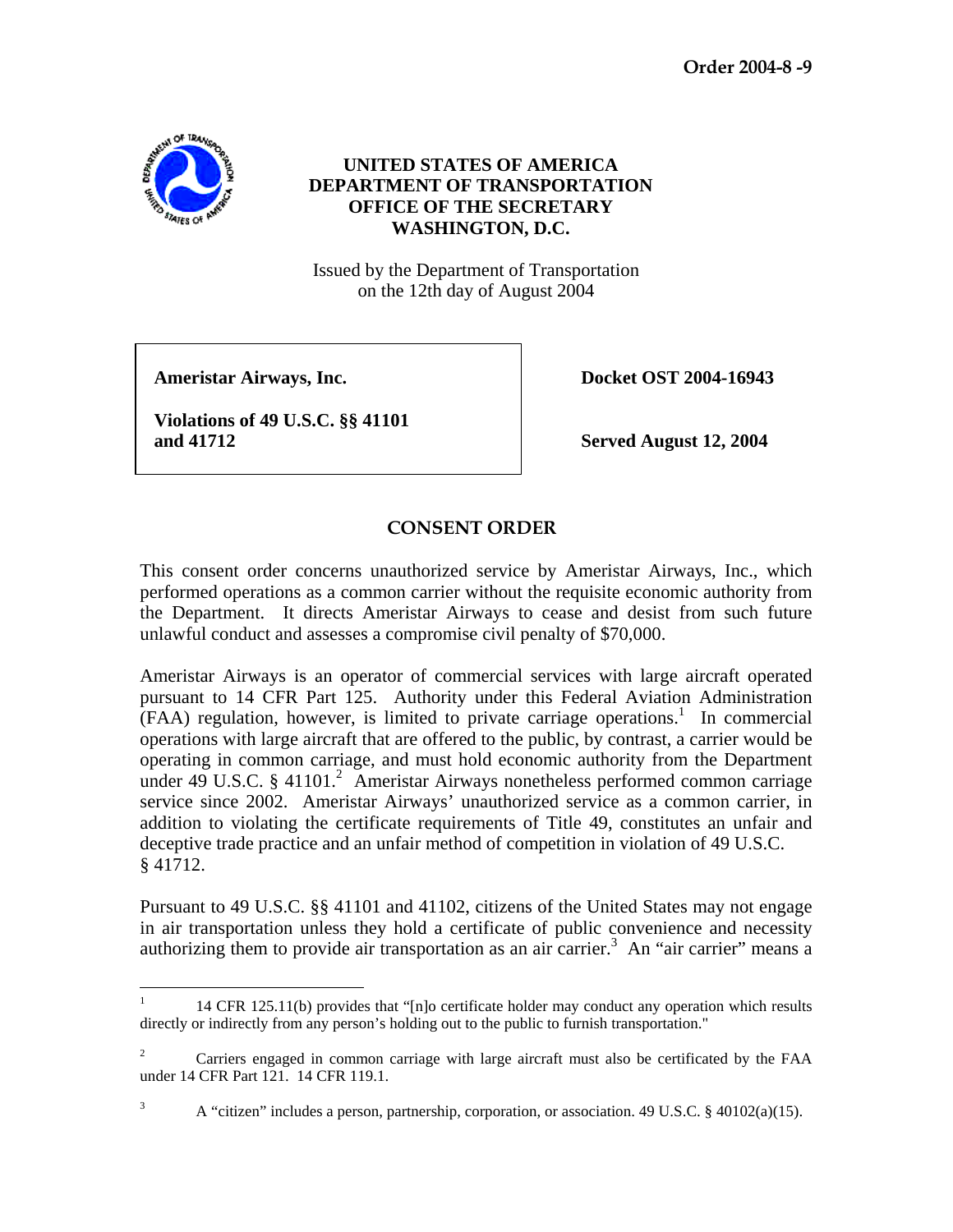citizen "undertaking by any means, directly or indirectly, to provide air transportation."<sup>4</sup> "Air transportation" includes the transportation of passengers or property by aircraft as a common carrier for compensation between two places in the United States or between a place in the United States and a place outside of the United States.<sup>5</sup> Common carriage, in the context of air service, consists of the provision or holding out of air transportation to the public for compensation or hire.<sup>6</sup> From the standpoint of the requirements of section 41101, the holding out of service, as well as the actual operation of air service, constitutes "engaging" in air transportation. $^7$ 

Since it began operations in late 2002 with three DC-9 aircraft under its Part 125 certificate, Ameristar Airways has entered into contracts with various companies, including air charter brokers who appear to hold out air transportation indirectly to the general public.<sup>8</sup> Moreover, Ameristar Airways has actively bid on charter flights offered by these brokers, and, as a result, operated flights for shippers in different industries. In many cases, employees of Ameristar Jet Charter, an affiliated company and certificated Part 135 operator, placed these bids on behalf of Ameristar Airways. Additionally, Ameristar Jet Charter provided Ameristar Airways with a significant portion of its administrative, maintenance, and operational support, a situation that the Office of Aviation Enforcement and Proceedings (Enforcement Office) contends resulted in the two entities, in effect, operating as one.

On the question of whether it has held out air transportation, Ameristar Airways states that it neither advertised nor directly solicited business. However, Ameristar Airways' use of its sister company's employees to place bids on its behalf is an impermissible *indirect* holding out.<sup>9</sup> Furthermore, even assuming that the carrier did not actively solicit business, its objective conduct involved the provision of air transportation to a number of

4 49 U.S.C. § 40102(a)(2).

 $\overline{a}$ 

5 49 U.S.C. §§  $40102(a)(5)$ , (a)(23), and (a)(25).

6 See, e.g., *Woolsey v. National Trans. Safety Bd.*, 993 F.2d 516 (5<sup>th</sup> Cir. 1993); *MSG Flight Operations, LLC, Violations of 49 U.S.C. §§ 41101 and 41712,* Order 2004-7-3 (Jul. 6, 2004); *SportsJet, LLC, Violations of 49 U.S.C. §§ 41101 and 41712,* Order 2003-12-23 (Dec. 29, 2003).

7 Prior to 1994, when Title 49 was recodified and simplified, 49 U.S.C. § 41101 stated that no carrier could "engage" in air transportation without appropriate authority. Although the wording of § 41101 now states that what is prohibited is "providing" air transportation without authority, Congress made clear when it recodified Title 49 that in doing so it did not intend any substantive change to the statute. Act of July 5, 1994, Pub. L. 103-272, § 6(a), 108 Stat. 745, 1378.

8 A company may not hold out air transportation services, either directly or indirectly, without appropriate authority. Accordingly, the activities of several of the aforementioned charter brokers themselves are under investigation by the Enforcement Office.

9 A non-common carrier may not perform common carriage operations that result from the marketing efforts of a third party, such as another air carrier or an air charter broker, agent, or affiliated company. See, e.g., *AGS Partnership, Violations of 49 U.S.C. §§ 41101 and 41712,* Order 2004-2-7 (Feb. 9, 2004); *Florida Air Transport, Inc., Violations of 49 U.S.C. §§ 41101 and 41712,* Order 2002-9-15 (Sep. 13, 2002).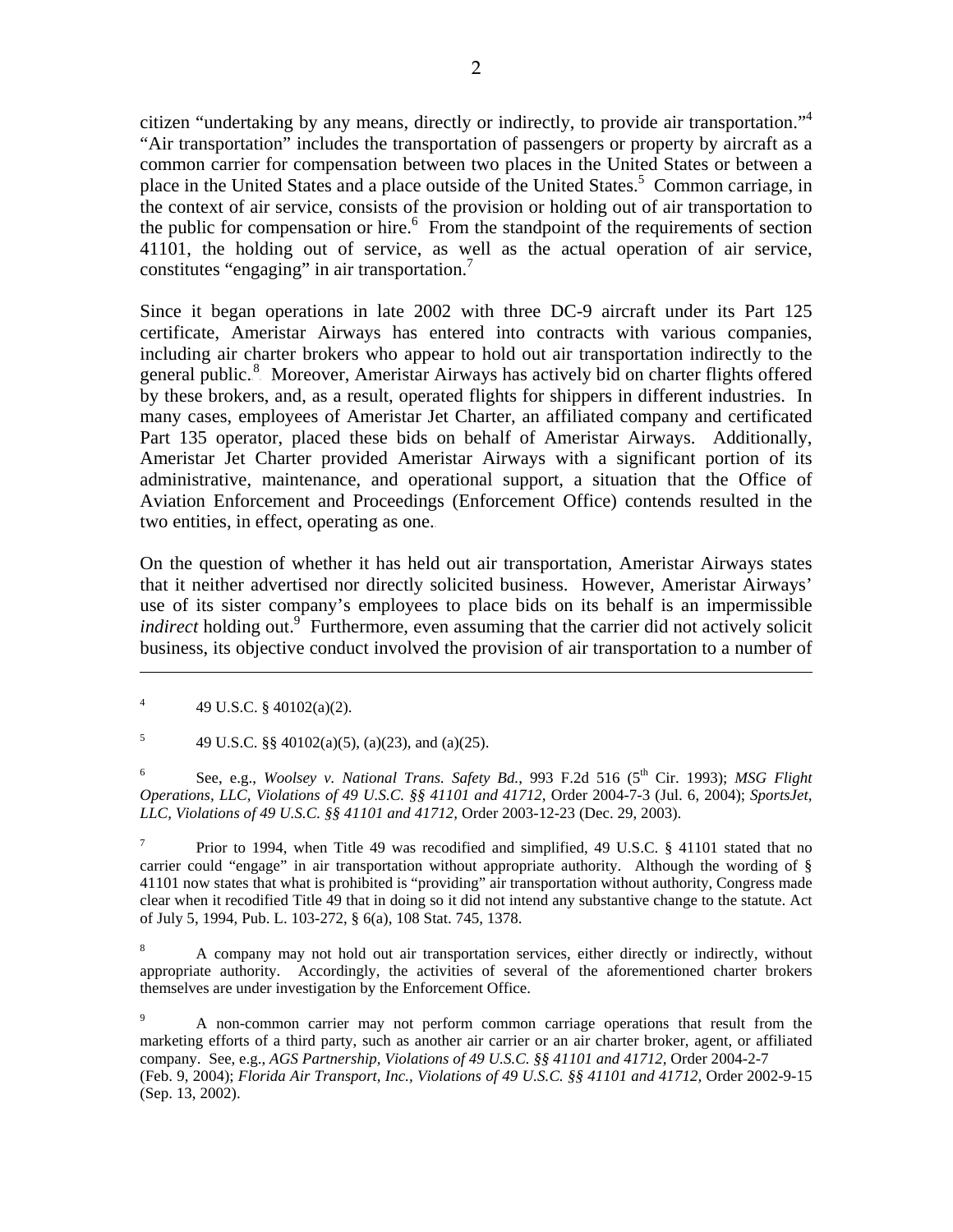diverse entities and, by doing so, it engaged in a course of conduct evincing a willingness to serve members of the public indiscriminately.<sup>10</sup> In effect, Ameristar Airways gained a reputation for a willingness to provide transportation by air to at least a class or segment of the public while operating without an effective certificate issued under 49 U.S.C. §  $41101$ .<sup>11</sup> In fact, so well-established was Ameristar Airways' reputation that the carrier was frequently approached by air charter brokers who specialize in arranging air transportation services for members of the public. The Enforcement Office, therefore, believes that Ameristar Airways has held out and engaged in common carriage without appropriate economic authority.

In mitigation, Ameristar Airways points out that, when contacted by the Enforcement Office, it had been conducting its Part 125 cargo operations for only a few months and that it immediately undertook efforts to change the nature and degree of its operations such that they would no longer violate the Department's licensing requirement. In addition, Ameristar Airways explains that, as a newcomer to Part 125 cargo operations, it modeled its operations on existing Part 125 cargo operators involved in transporting automotive parts and supplies to support the automotive manufacturing industries. Ameristar Airways states that it did not advertise its services and that it believed that its operations were consistent with the guidance for permissible private carriage set forth in FAA Advisory Circular 120-12A. The carrier further explains that it provided cargo air services for basically the same limited group of shippers and brokers with whom a number of other Part 125 cargo operators had been providing cargo services for many years. Ameristar Airways states that it used the same computerized bidding process as these other Part 125 operators to place bids via internet websites used by brokers and third-parties with whom the carrier had entered into long-term written contracts. Accordingly, the carrier contends that it reasonably believed that the cargo services it provided involved permissible private carriage and not common carriage.

The Enforcement Office's investigation confirmed that Ameristar obtained much of its business through "charter managers" or so-called "logistics companies" that manage the transportation of cargo for the major auto manufacturers, as well as scores of other customers, <sup>12</sup> who may be the actual shippers of goods or air freight forwarders. These charter managers conduct business through an Internet bid-quote solicitation system that

 $10<sup>1</sup>$ A holding out of common carriage may occur when a carrier engages in a course of conduct such that it gains a reputation for having a willingness to serve the public. *Woolsey,* 993 F.2d at 524 n.24; *Premier Aircraft Management Violations of 49 U.S.C. §§ 41301, 41703, and 41712 and 14 CFR Part 375,* Order 2004-5-11 (May 13, 2004); *Intercontinental, U.S., Inc., Enforcement Proceeding*, 41 C.A.B. 583, 601 (1965).

<sup>&</sup>lt;sup>11</sup> The fact that a carrier "may limit its service to a class or segment of the general public... does not detract from [its] status as a common carrier so long as it indicates a willingness to serve all within the class." *Intercontinental*, 41 C.A.B. at 601. See also *Woolsey v. National Trans. Safety Bd.*, 993 F.2d 516  $(5<sup>th</sup>$  Cir. 1993) (carrier that held out its service only to rock and country music stars was nevertheless engaged in common carriage).

<sup>&</sup>lt;sup>12</sup> We understand that some charter managers may manage air services for up to 200 separate customers.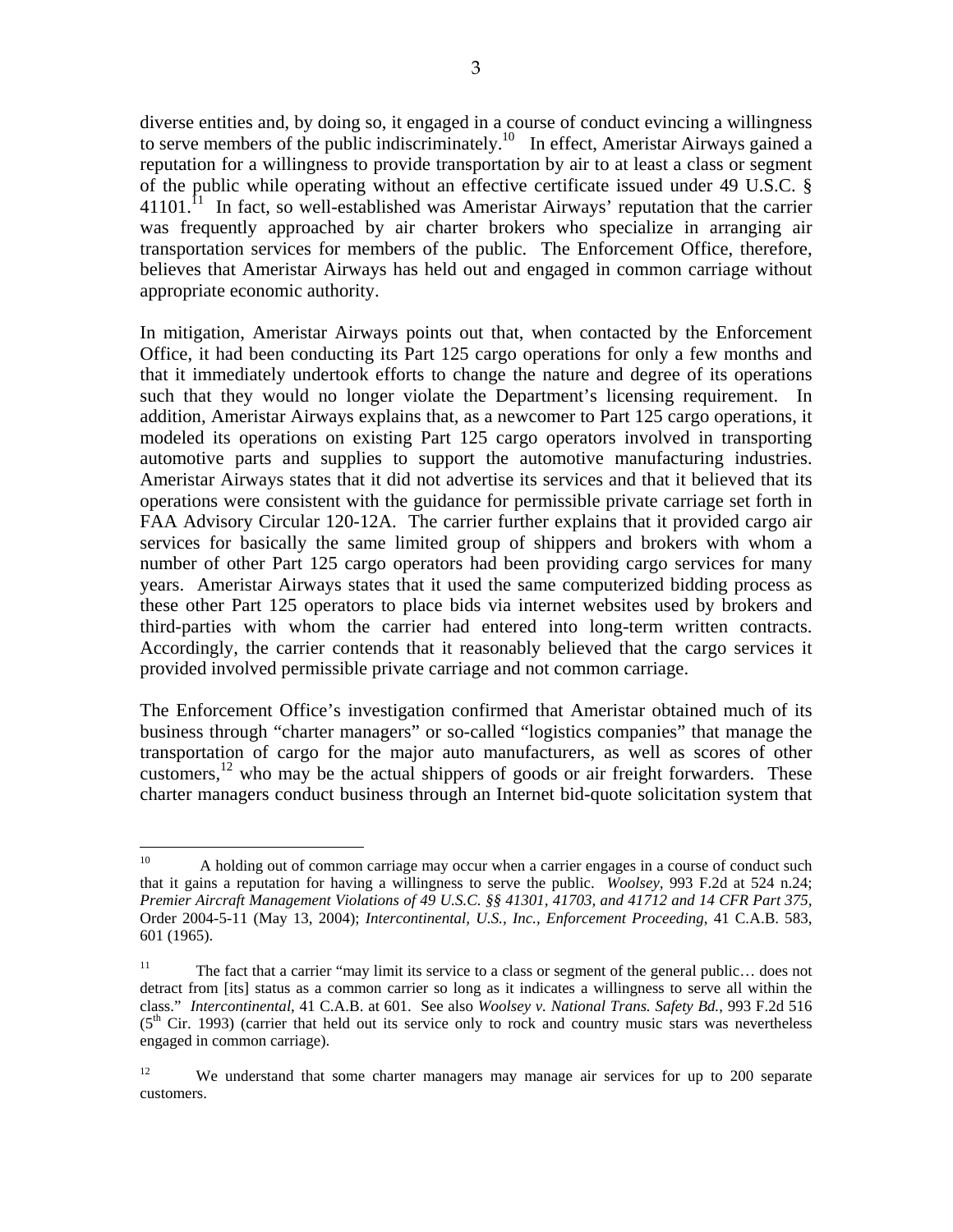allows subscribing air carriers and Part 125 operators to see and bid on the transportation needed.

The Enforcement Office does not contend that the multiple customer computerized bidding process through which Ameristar Airways obtained much of its business is *per se* unlawful. Rather, the Enforcement Office views seriously the fact that Ameristar used this process as a conduit to hold out indirectly to the public. Its repeated bids on contracts for numerous different customers and the large number of contracts and customers that resulted from those bids far exceeded any reasonable interpretation of the limits of private carriage for hire.

In this connection, even a single flight pursuant to a single contract, if obtained through a direct or indirect holding out of air transportation, subjects an operator to the Department's economic licensing jurisdiction. While each situation must be evaluated based on its own specific facts, the Enforcement Office has consistently advised companies that, even in the absence of any direct holding out or indirect holding out through a third party, when, as occurred here with Ameristar, a company has entered into contracts with more than three different customers for transportation by air in any twelve month period, the office would likely consider that conduct to warrant investigation to determine whether the company is engaging in an impermissible holding out due to the company's reputation and pursue enforcement action, if appropriate.

With respect to the computerized bidding processes noted above involving a charter manager with multiple customers whose air service needs it manages, a Part 125 carrier could contract with customers through the charter manager, with the charter manager being an agent for the customers, so long as either (1) the charter manager/agent with whom a Part 125 carrier signed a long-term contract represented only a few customers, or (2) the contracts between the Part 125 carrier and the charter manager/agent are specific as to only a small number of delineated customers with whom the Part 125 carrier is dedicated to contracting.13 The Enforcement Office would likely investigate for unlawful common carriage any situation where the number of different customers whose trips the Part 125 carrier bid on, or with whom the Part 125 carrier contracted, through the customers' charter manager/agent exceeded three.<sup>14</sup>

 $13$ 13 A Part 125 carrier can only contract to transport goods through a charter manager if the charter manager is acting legally as the agent of the customer. This is the case because, if the charter manager is not acting as the lawful agent of the customer in its contract with an air carrier, i.e., the charter manager signs one contract in its own name as principal with the charter manager promising to provide the customer air transportation and another contract with the Part 125 carrier in which the Part 125 carrier's obligation is to the charter manager to perform the transportation, the charter manager is acting either as a direct air carrier, thus in effect sub-servicing the operation (we understand some charter managers do, in fact, hold authority as direct air carriers), or as an indirect air carrier, i.e., freight forwarder, pursuant to 14 CFR Part 296. A Part 125 carrier can never lawfully carry the traffic of a Part 121 air carrier or a freight forwarder since such transportation clearly would be in common carriage. Indeed, we would view seriously the actions of any charter manager acting as a direct or indirect air carrier that contracted in such a manner with a Part 125 carrier. Such actions could, at a minimum, constitute an unfair and deceptive practice and unfair method of competition in violation of 49 U.S.C. § 41712.

<sup>&</sup>lt;sup>14</sup> Presuming the Part 125 carrier signs a contract with a charter manager/agent representing three customers, the carrier should not participate in any other bid quote solicitation system operated by another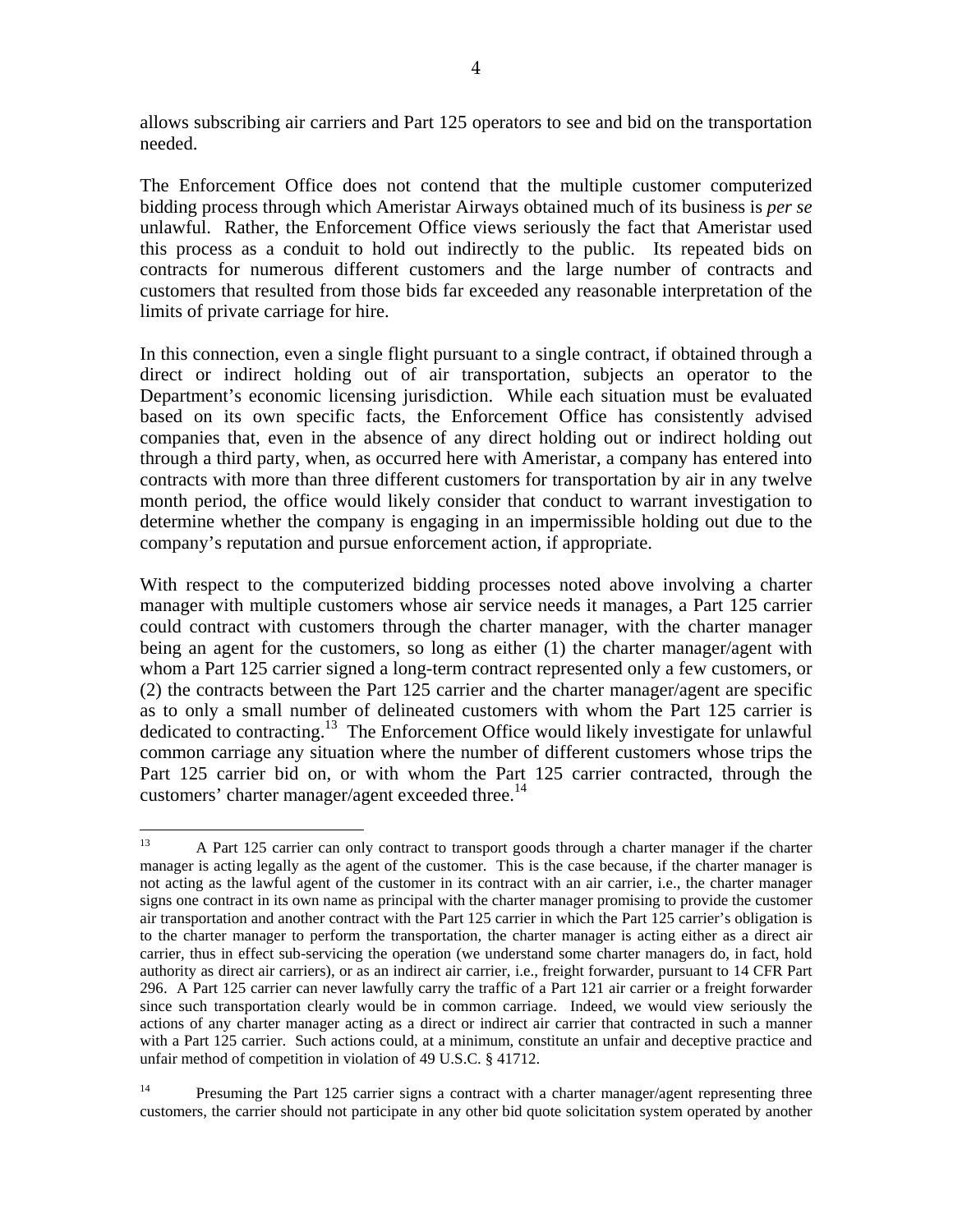The Enforcement Office views seriously Ameristar Airways' violations of the Department's licensing requirements. We have carefully considered the facts of this case, including the information provided by Ameristar Airways, and continue to believe that enforcement action is necessary. Ameristar Airways does not admit any wrongdoing or violation, but, solely in order to avoid litigation, agrees to the issuance of this order to cease and desist from future violations of 49 U.S.C. §§ 41101 and 41712 by engaging in common carriage directly or indirectly, and to the assessment of \$70,000 in compromise of potential civil penalties. Of this total penalty amount, \$35,000 shall be paid under the terms described below. The remaining \$35,000 shall be suspended for one year following the issuance of this order, and then forgiven, unless Ameristar Airways violates this order's cease and desist or payment provisions, in which case the entire unpaid amount shall become due and payable immediately and Ameristar Airways may be subject to further enforcement action. The Enforcement Office believes that this compromise is appropriate, serves the public interest, and creates an incentive for Ameristar Airways and all companies to comply fully with the requirements of 49 U.S.C. §§ 41101 and 41712.

This order is issued under the authority contained in 49 CFR 1.57a and 14 CFR 385.15.

## ACCORDINGLY,

1. Based on the above discussion, we approve this settlement and the provisions of the order as being in the public interest;

2. We find that Ameristar Airways, Inc., violated 49 U.S.C. § 41101, as described above, by engaging in air transportation without appropriate economic authority;

3. We find that by engaging in the conduct described in paragraph 2, above, Ameristar Airways, Inc., engaged in an unfair and deceptive practice and an unfair method of competition in violation of 49 U.S.C. § 41712;

4. Ameristar Airways, Inc., and all other entities owned and controlled by, or under common ownership and control with Ameristar Airways, Inc., and their successors and assignees, are ordered to cease and desist from further similar violations of 49 U.S.C. §§ 41101 and 41712;

5. Ameristar Airways, Inc., is assessed \$70,000 in compromise of civil penalties that might otherwise be assessed for the violations described in ordering paragraphs 2 and 3, above. Of the assessed penalty, \$35,000 is due and payable within 30 days of the date of issuance of this order. The remaining \$35,000 shall be suspended for one year following the issuance of this order, and then forgiven, unless Ameristar Airways, Inc., violates this order's cease and desist or payment provisions, in which case the entire unpaid amount shall become due and payable immediately and Ameristar Airways, Inc., may be subject

charter manager/agent unless doing so involved only bidding on and operating trips for the same three customers. To do so would likely trigger an investigation by the Enforcement Office to determine whether the carrier is engaging in common carriage.